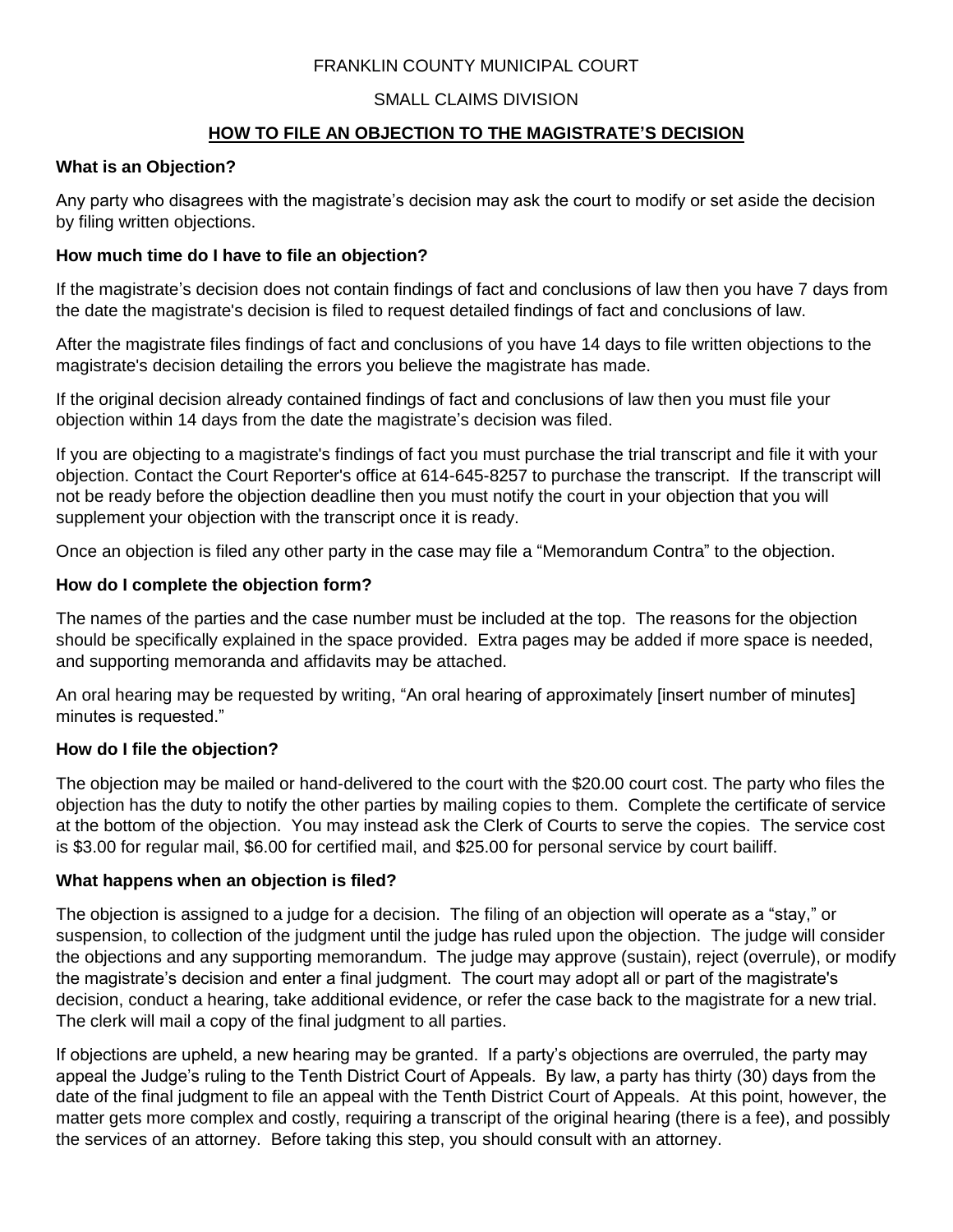|  |  | <b>Reset button</b> |
|--|--|---------------------|
|  |  |                     |

#### IN THE FRANKLIN COUNTY MUNICIPAL COURT COLUMBUS, OHIO

| Plaintiff, |                              |
|------------|------------------------------|
| v.         | $\therefore$ Case No. $\_\_$ |
| Defendant. | $\sim$ 1.                    |

# **OBJECTION TO THE MAGISTRATE'S DECISION**

|                                                                                                              |        | raises the following objections to the decision of the |     |      |
|--------------------------------------------------------------------------------------------------------------|--------|--------------------------------------------------------|-----|------|
| magistrate filed herein on the                                                                               | dav of |                                                        | .20 | and. |
| further, moves the court for an order to set aside the magistrate's decision or grant other relief as may be |        |                                                        |     |      |
| deemed appropriate by the court:                                                                             |        |                                                        |     |      |

|                                               |  | Plaintiff                                                                                                   | / Defendant |
|-----------------------------------------------|--|-------------------------------------------------------------------------------------------------------------|-------------|
|                                               |  | <b>CERTIFICATE OF SERVICE</b>                                                                               |             |
| served a copy of the foregoing objection upon |  |                                                                                                             |             |
|                                               |  | all other parties hereto, or to their attorneys of record, at their last known addresses by ordinary United |             |
|                                               |  |                                                                                                             |             |
|                                               |  |                                                                                                             |             |
|                                               |  |                                                                                                             |             |

\_\_\_\_\_\_\_\_\_\_\_\_\_\_\_\_\_\_\_\_\_\_\_\_\_\_\_\_\_\_\_\_\_\_\_\_\_\_\_\_\_

Plaintiff / Defendant